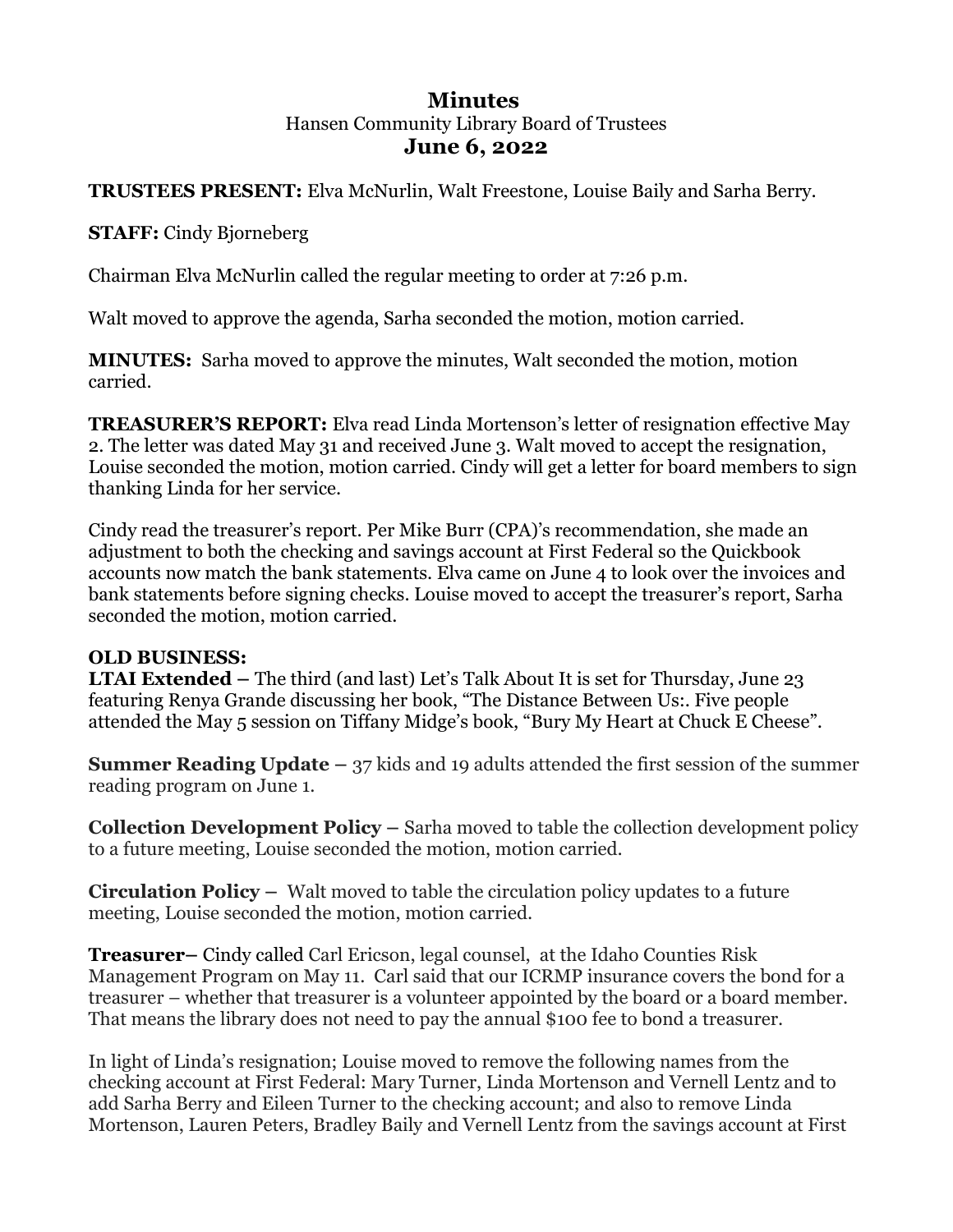Federal and to to add Sarha Berry, Eileen Turner and Emma Louise Baily to the savings account. Walt seconded the motion, motion carried. Elva will check to see if she can set up an appointment for all the library trustees to sign signature cards for the First Federal accounts at the same time. If so, a special meeting will be called for the date, time and location. Copies of all signature cards will be collected and held at the Hansen Library.

Sarha moved that library trustees take turns serving as treasurer and executing the duties of the treasurer for the next 12 months. The director will write checks, but will not have the authority to sign checks. Louise seconded the motion, motion carried.

**Audit/financial review –** Elva skipped the #6 on the agenda (Cash Management Policy) to move to #7 (audit/financial review). Mike Burr (CPA) recommended picking a date and then making an adjustment to the checking and savings account so that Quickbooks matches the bank statements, and the accounts can be reconciled moving forward. Conducting a financial review will cost approximately \$1,000 and a full audit would cost several thousand dollars. Mike did not believe the cost was justified given that the issues seem to result from errors and not theft. A financial review can be conducted by the full board of trustees or a subcommittee named by the board chair.

**Cash Management Policy review –** Walt moved to make the recommended changes the cash management policy to reflect changes to the director and treasurer's responsibilities as well as conducting a financial review when a new director is hired. Louise seconded the motion, motion carried.

**That All May Read Grant –** The Library has received a \$1,000 That All My Read Grant from the Idaho Commission for Libraries to update the large print and audiobook sections of the Library and also to provide staff training. A display utilizing the theme "Come SEA the Possibilities" – to play off the summer reading theme will be developed. Walt moved to accept these plans, Louise seconded the motion, motion carried.

#### **NEW BUSINESS:**

**Election of Officers –** Walt moved to retain the current officer slate: Elva McNurlin, chair, and Walt Freestone, vice chair. Louise seconded the motion, motion carried.

**Set the FY 2022-23 Calendar and Board Meetings –** The Library Board of Trustees meets at 7 p.m. on the first Monday of the month unless that Monday is an observed federal holiday.

Louise moved to approve the following meeting dates for 2022-23 fiscal year: Monday, June 27, 2022 ( $4<sup>th</sup>$  of July is the first Monday in July) Monday, Aug. 29, 2022 (Labor Day is the first Monday in Sept.), Wednesday, Jan. 4, 2023 (January  $2^{nd}$  is New Year's Day observed) Wednesday, July  $5^{\text{th}}$ , 2023

and to observe the following federal holidays:

Veteran's Day – Friday, Nov. 11, 2022 Christmas Eve – Saturday, Dec. 24, 2022 Christmas – Monday, Dec. 26, 2022 New Year's Eve – Saturday, Dec. 31, 2022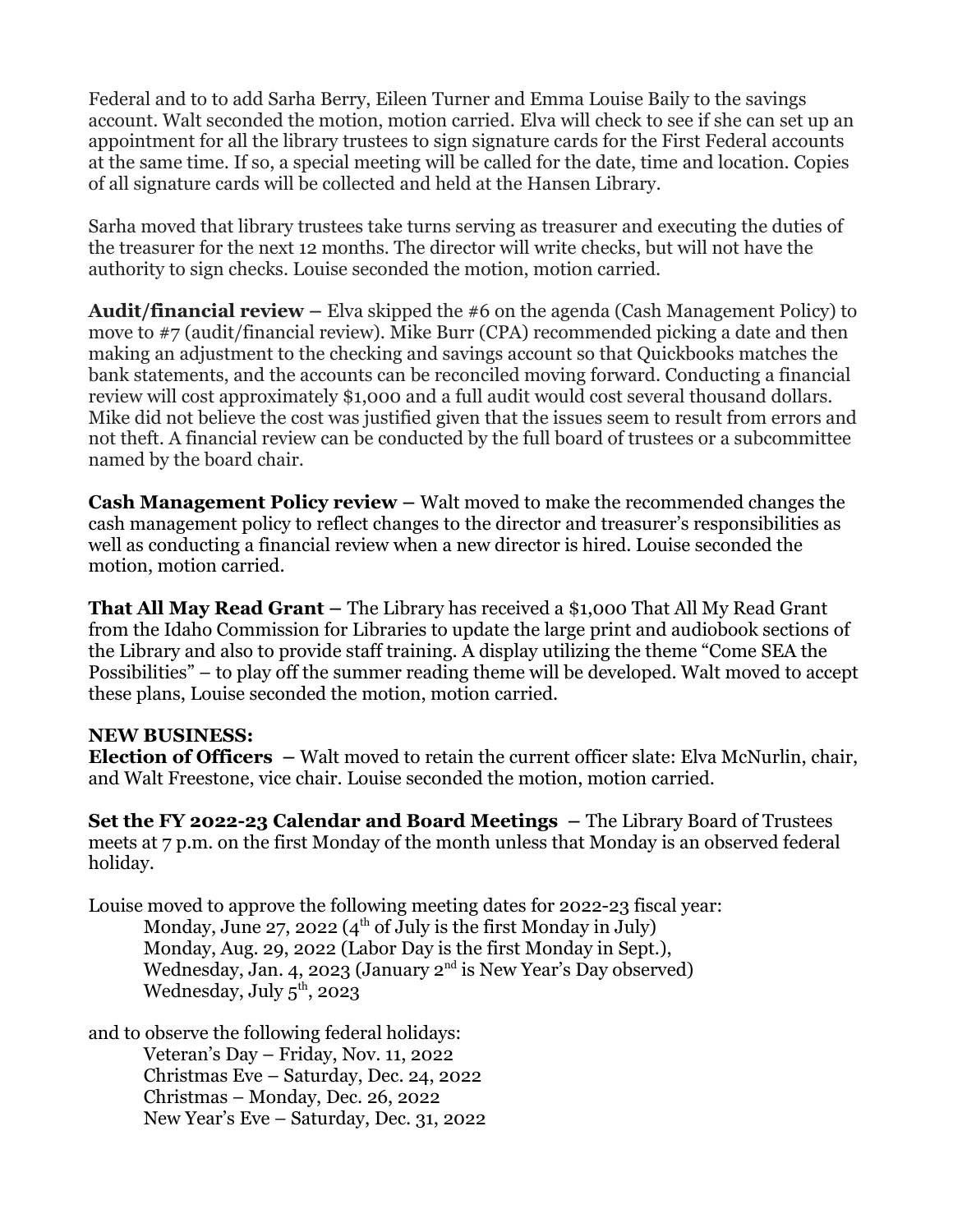New Year's Day – Monday, Jan. 2, 2023 President's Day – Monday, Feb. 20, 2023 Memorial Day – Monday, May 29, 2023 Labor Day – Monday, Sept. 4, 2023

Sarha seconded the motion, motion carried.

**Kindergarten Readiness Grant/Read-To-Me Rendezvous – Cindy participated in a** virtual webinar for the Read-to-Me Rendezvous. As part of that webinar, she was able to use the laptop to show other librarians the children's section and get suggestions for improvements. Staci Shaw, the early literacy consultant for ICfL strongly recommended that the Hansen Free Library District apply for a Kindergarten Readiness Grant. Cindy has spoken to Tracie Schroeder, kindergarten teacher, and Heidi Skinner, elementary principal, at the Hansen Elementary School to get background information and program recommendations. The grant application is due August 31.

**Let's Talk About It –** Cindy shared an updated list of Let's Talk About It programs. It is the Hansen Library's turn to host LTAI. Cindy will talk to Helen about program ideas when they meet Thursday, June  $9<sup>th</sup>$ , for an Apollo work session.

**ICfL/MVLS –** Cindy participated in the May  $24<sup>th</sup>$  collection development policy webinar sponsored by the ICfL and got good information for updating the library's policy. She has also shared the information with Lauren Mauricio, the Hansen High School librarian.

# **DIRECTOR UPDATE**

Cindy has reserved the Hansen Community Center for a book art day encore as patrons have been asking when it will be held again. The date is Saturday, July 16 (during Hansen Day) from 1 to 4 p.m. We hope some people will want to socialize and craft indoors as part of the festivities. The Library will also participate in the Hansen Day Parade during the morning on the 16<sup>th</sup>. Cindy confirmed with Riley Hull that he will drive his tractor and trailer for the library during the parade.

Elva also mentioned that the library is hosting a basic Cricut class on Friday, June 17 from 10 to 11:30 a.m. The focus will be cutting vinyl letters. Cindy has confirmed that Lauren is available to do child care for any moms who need to bring their children along.

### **CORRESPONDENCE**

Clay Ritter, the new ICfL public library consultant, contacted Cindy to see if the board was willing to participate in a board training event with other library boards. Cindy will convey the message that yes, the board is willing, to Clay. No date has been set yet.

The meeting was adjourned at 9:36 p.m.

Attest:

Cindy Bjorneberg Elva McNurlin Director Chairman